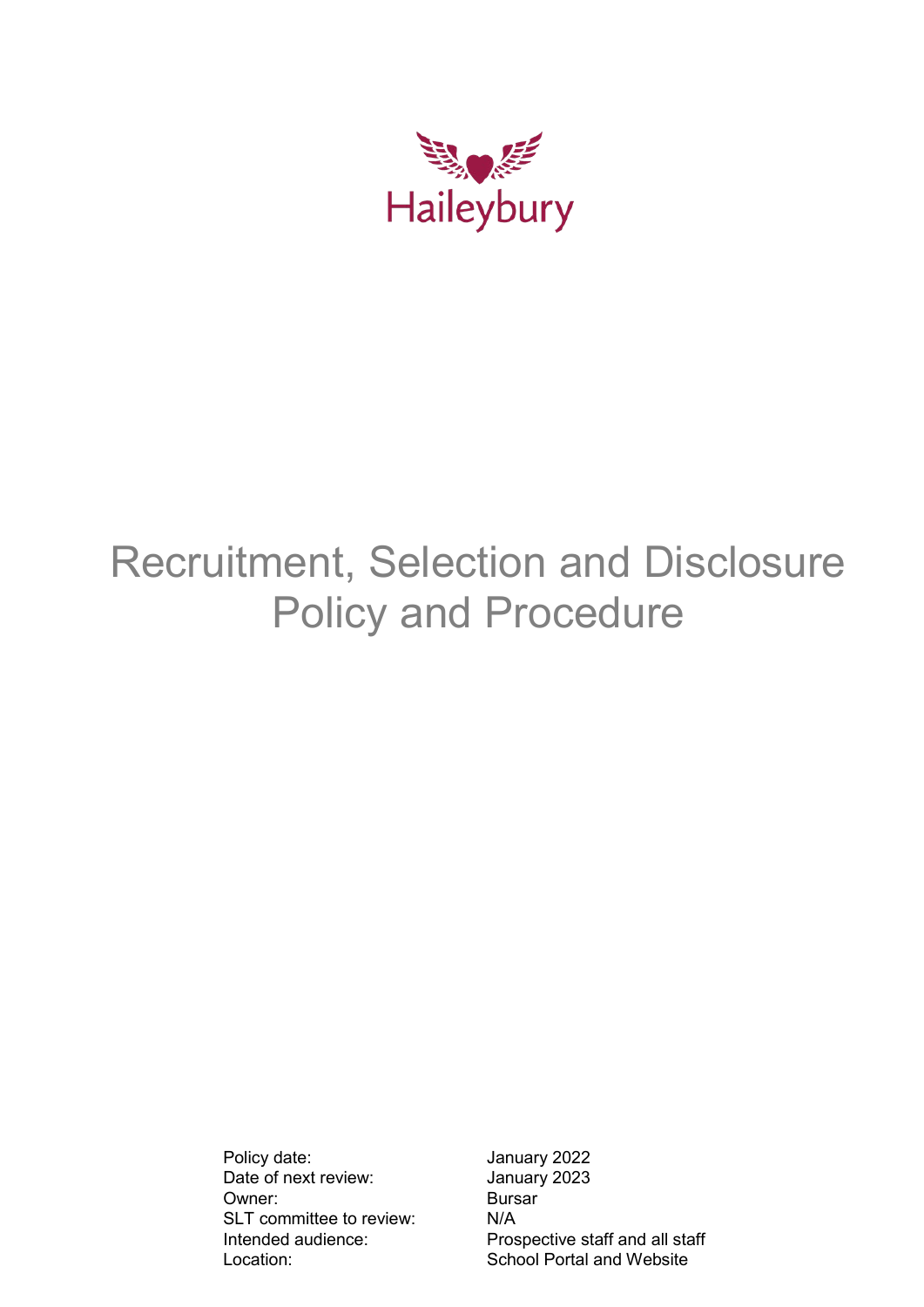# **1. Introduction**

- 1.1 Haileybury (the School) is committed to providing the best possible care and education to its pupils and to safeguarding and promoting the welfare of children and young people. The School is also committed to providing a supportive working environment to all its members of staff. The School recognises that, in order to achieve these aims, it is of fundamental importance to attract, recruit and retain staff of the highest calibre who share this commitment.
- 1.2 The aims of the School's recruitment policy are as follows:
	- to ensure that the best possible staff are recruited on the basis of their merits, abilities and suitability for the position
	- to ensure that all job applicants are considered equally and consistently
	- to ensure that no job applicant is treated unfairly on any grounds including race, colour, nationality, ethnic or national origin, religion or religious belief, sex or sexual orientation, marital or civil partner status, gender reassignment, disability or age
	- to ensure compliance with all relevant legislation, recommendations and guidance including the Education (Independent School Standards) Regulations 2014 (**ISSRs**), the statutory guidance published by the Department for Education (**DfE**), *Keeping children safe in education* (1 September 2021) (**KCSIE**), *Disqualification under the Childcare Act 2006* (**DUCA**), the Prevent Duty Guidance for England and Wales 2015 (the **Prevent Duty Guidance**) and any guidance or code of practice published by the Disclosure and Barring Service (**DBS**); and
	- to ensure that the School meets its commitment to safeguarding and promoting the welfare of children and young people by carrying out all necessary pre-employment checks.
- 1.3 Employees involved in the recruitment and selection of staff are responsible for familiarising themselves with and complying with the provisions of this policy.

## **2. Data protection**

2.1 The School is legally required to carry out the pre-appointment checks detailed in this procedure. Staff and prospective staff will be required to provide certain information to the School to enable the School to carry out the checks that are applicable to their role. The School will also be required to provide certain information to third parties, such as the Disclosure and Barring Service and the Teaching Regulation Agency. Failure to provide requested information may result in the School not being able to meet its employment, safeguarding or legal obligations. The School will process personal information in accordance with its Staff Privacy Notice.

## **3. Recruitment and selection procedure**

- 3.1 All applicants for employment will be required to complete an **application form** containing questions about their academic and employment history and their suitability for the role. Incomplete application forms will be returned to the applicant where the deadline for completed application forms has not passed. Should there be any gaps in academic or employment history, a satisfactory explanation must be provided. A curriculum vitae will not be accepted in place of the completed application form.
- 3.2 Applicants will receive a job description and person specification for the role applied for. Application forms, job descriptions, person specifications, this policy and the School's child protection policy are available to download from the School's website.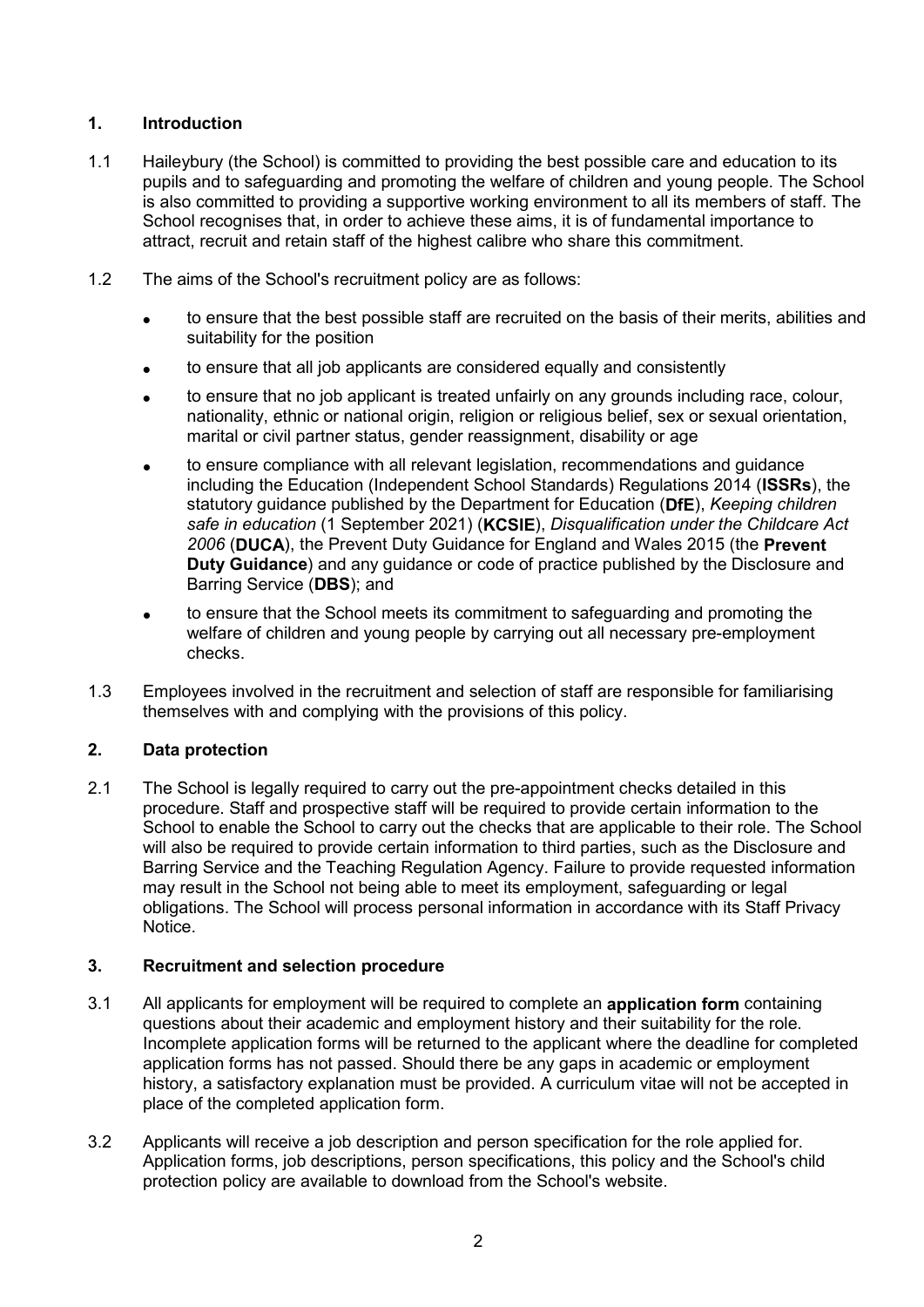- 3.3 The School will then conduct a shortlisting exercise by reviewing all application forms received in order to determine which applicants will be invited for interview. The shortlisting exercise will usually be conducted by two members of staff who will ideally also be involved in the interview process.
- 3.4 Shortlisted applicants will be invited to attend a **formal interview** at which their skills and experience will be discussed in more detail. All shortlisted applicants will be tested at interview about their suitability to work with children.
- 3.5 All shortlisted applicants will be required to complete a self-declaration form prior to interview in which they will be asked to provide information about their criminal records history and other factors relevant to their suitability to work with children. This information will be considered and discussed with applicants at interview.
- 3.6 If it is decided to make an offer of employment following the **formal interview**, any such offer will be conditional on the following:
	- the agreement of a mutually acceptable start date and the signing of a contract incorporating the School's standard terms and conditions of employment
	- verification of the applicant's identity (where that has not previously been verified)
	- verification of qualifications, whether professional or otherwise, which the School takes into account in making the appointment decision, or which are referred to in the application form, whether a requirement for the role or not
	- verification of the applicant's employment history
	- the receipt of two references (one of which must be from the applicant's most recent employer) which the School considers to be satisfactory
	- for positions which involve "teaching work", information about whether the applicant has ever been referred to, or is the subject of a sanction, restriction or prohibition issued by the Teaching Regulation Agency which renders them unable or unsuitable to work at the **School**
	- for applicants who have carried out teaching work outside the UK, information about whether the applicant has ever been referred to, or is the subject of a sanction issued by a regulator of the teaching profession in any other country which renders them unable or unsuitable to work at the School
	- where the position amounts to "regulated activity" (see section 4.3.2 below) the receipt of an enhanced disclosure from the DBS which the School considers to be satisfactory
	- where the position amounts to "regulated activity" (see section 4.3.2 below) confirmation that the applicant is not named on the Children's Barred List\*
	- information about whether the applicant has ever been subject to a direction under section 142 of the Education Act 2002 which renders them unable or unsuitable to work at the School
	- for management positions, information about whether the applicant has ever been referred to the Department for Education, or is the subject of a direction under section 128 of the Education and Skills Act 2008 which renders them unable or unsuitable to work at the School
	- confirmation that the applicant is not disqualified from acting as a trustee / governor or senior manager of a charity under the Charities Act 2011 (if applicable, see section 4.6 below)
	- verification of the applicant's medical fitness for the role (see section 4.7 below)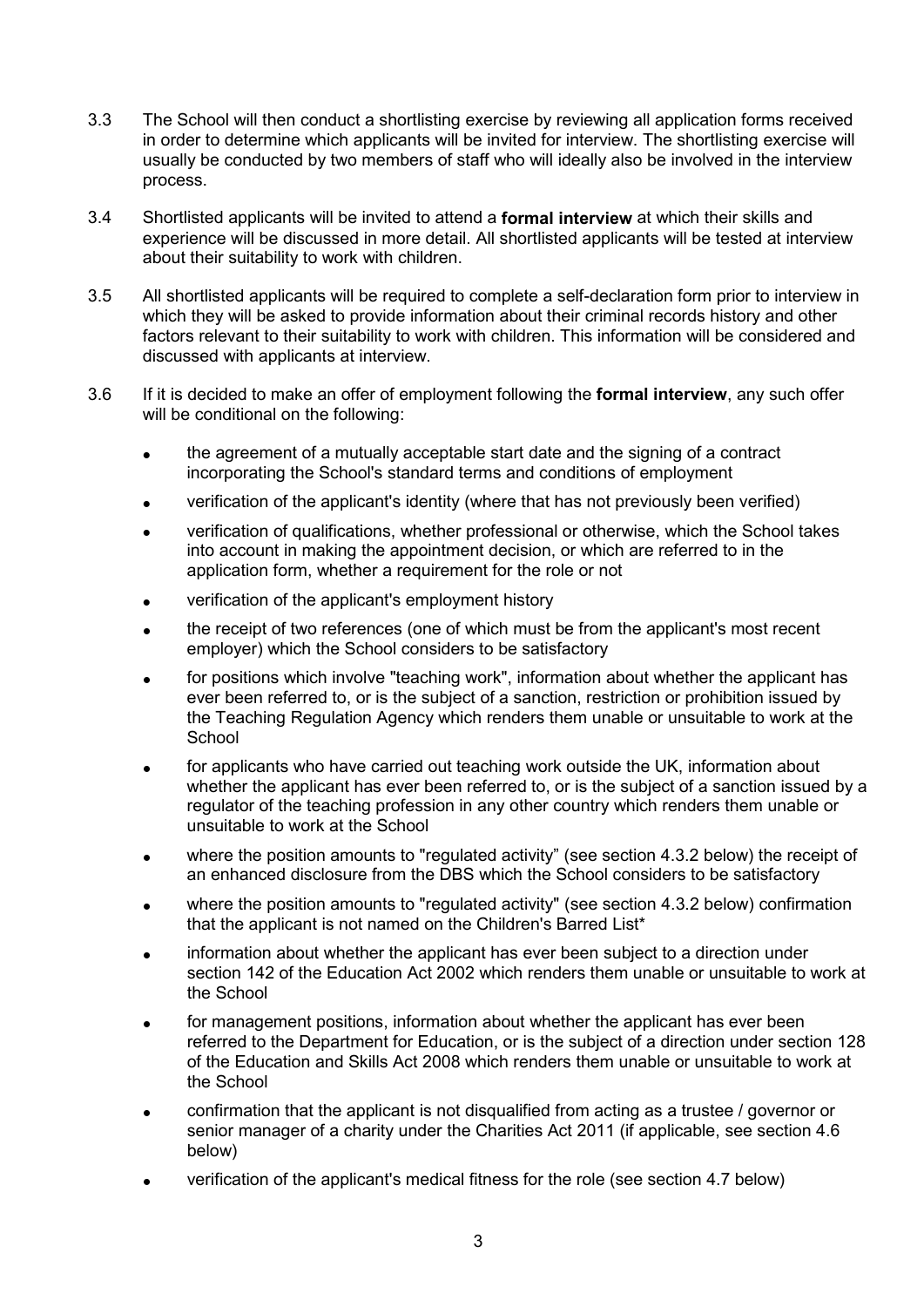- verification of the applicant's right to work in the UK; and
- any further checks which the School decides are necessary as a result of the applicant having lived or worked outside of the UK which may include an overseas criminal records check, certificate of good conduct or professional references.

\*The School is not permitted to check the Children's Barred List unless an individual will be engaging in "regulated activity". The School is required to carry out an enhanced DBS check for all staff, supply staff and governors who will be engaging in regulated activity. However, the School can also carry out an enhanced DBS check on a person who would be carrying out regulated activity but for the fact that they do not carry out their duties frequently enough i.e. roles which would amount to regulated activity if carried out more frequently.

3.7 Whether a position amounts to "regulated activity" will therefore be considered by the School in order to decide which checks are appropriate. It is however likely that in nearly all cases the School will be able to carry out an enhanced DBS check and a Children's Barred List check.

## **4. Pre-employment checks**

In accordance with the recommendations set out in KCSIE, DUCA and the requirements of the ISSRs and the *Boarding schools: national minimum standards* the School carries out a number of pre-employment checks in respect of all prospective staff.

In addition to the checks set out below, the School reserves the right to obtain such formal or informal background information about an applicant as is reasonable in the circumstances to determine whether they are suitable to work at the School. This may include internet and social media searches.

In fulfilling its obligations the School does not discriminate on the grounds of race, colour, nationality, ethnic or national origin, religion or religious belief, sex or sexual orientation, marital or civil partner status, gender reassignment, disability or age.

#### 4.1 **Verification of identity, address, right to work in the UK and qualifications**

All applicants who are invited to an interview will be required to bring with them evidence of their identity, right to work in the UK, address and qualifications.

The School asks for this information at interview to ensure that the person attending interview is who they claim to be, that they are permitted to work for the School if appointed and that they hold appropriate qualifications.

**Identity and address**: all applicants must bring with them to interview, original documents which evidence their identity and address as set out below and in the list of valid identity documents at Appendix 1 (these requirements comply with DBS identity checking guidelines):

- one document from Group 1\*; and
- two further documents from either of Group 1\*, Group 2a or Group 2b, one of which must verify the applicant's current address; and

(\*applicants must always provide their birth certificate as one form of identity unless there is good reason why this cannot be provided).

Where an applicant claims to have changed their name by deed poll or any other means (e.g. marriage, adoption, statutory declaration) they will be required to provide documentary evidence of the change. They will also be required to provide their birth certificate.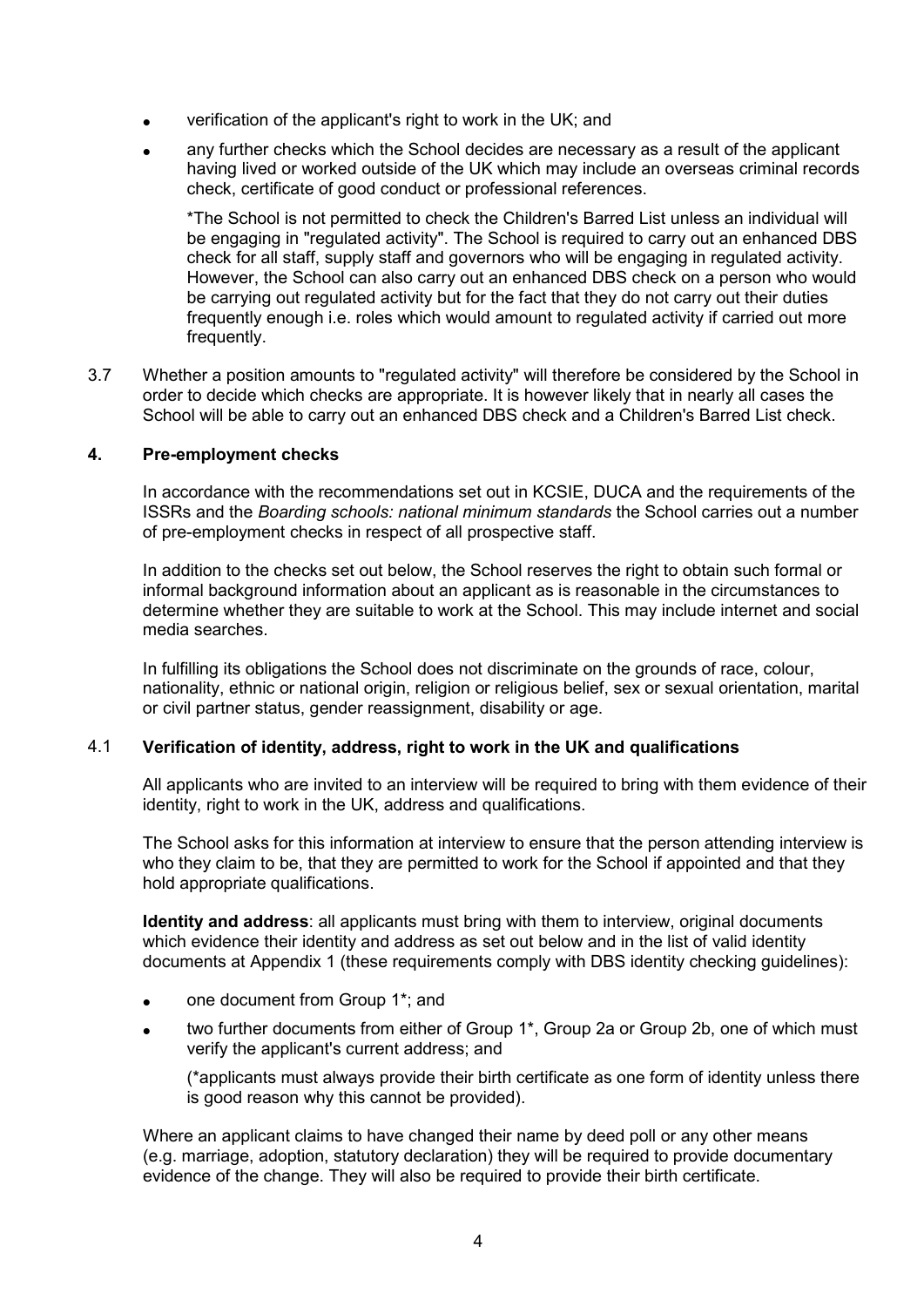The School asks for the date of birth of all applicants in order to verify identity and check for any unexplained discrepancies in the employment and education history. The School does not discriminate on the grounds of age.

**Right to work in the UK**: all applicants must also bring to interview a valid form of evidence which confirms their right to work in the UK. Valid forms of evidence can be found in the Home Office 'Right to Work Checklist': (Right to work checklist (publishing.service.gov.uk)).

The School will check this evidence in accordance with the Home Office 'Code of Practice on preventing illegal working: Civil penalty scheme for employers: 1 July 2021' (Code of practice on preventing illegal working (publishing.service.gov.uk)).

**Qualifications**: all applicants must also bring to interview original documents which evidence any educational and professional qualifications referred to or relevant to the Job Description.

## 4.2 **References**

The School will seek to take up references on shortlisted applicants for teaching roles prior to interview. For support staff, references will be taken up before interview where this is appropriate and possible.

Please note that no questions will be asked about health or medical fitness prior to any offer of employment being made.

All offers of employment will be subject to the receipt of a minimum of two references which are considered satisfactory by the School. One of the references must be from the applicant's current or most recent employer. If the current / most recent employment does / did not involve work with children, then the second reference should be from the employer with whom the applicant most recently worked with children. Neither referee should be a relative or someone known to the applicant solely as a friend.

All referees will be asked whether they believe the applicant is suitable for the job for which they have applied and whether they have any reason to believe that the applicant is unsuitable to work with children. All referees will be sent a copy of the job description and person specification for the role for which the applicant has applied. If the referee is a current or previous employer, they will also be asked to confirm the following:

- the applicant's dates of employment, salary, job title / duties, reason for leaving, performance, sickness and disciplinary record (but questions about health or sickness records will only be included in reference requests sent out after the offer of employment has been made)
- whether the applicant has ever been the subject of disciplinary procedures involving issues related to the safety and welfare of children (including any in which the disciplinary sanction has expired), except where the issues were deemed to have resulted from allegations which were found to be unsubstantiated, unfounded, false or malicious
- whether any allegations or concerns have been raised about the applicant that relate to the safety and welfare of children or young people or behaviour towards children or young people, except where the allegation or concerns were found to be unsubstantiated, unfounded, false or malicious
- whether the applicant could be considered to be involved in "extremism" (see the definition of "extremism" at section 7 below).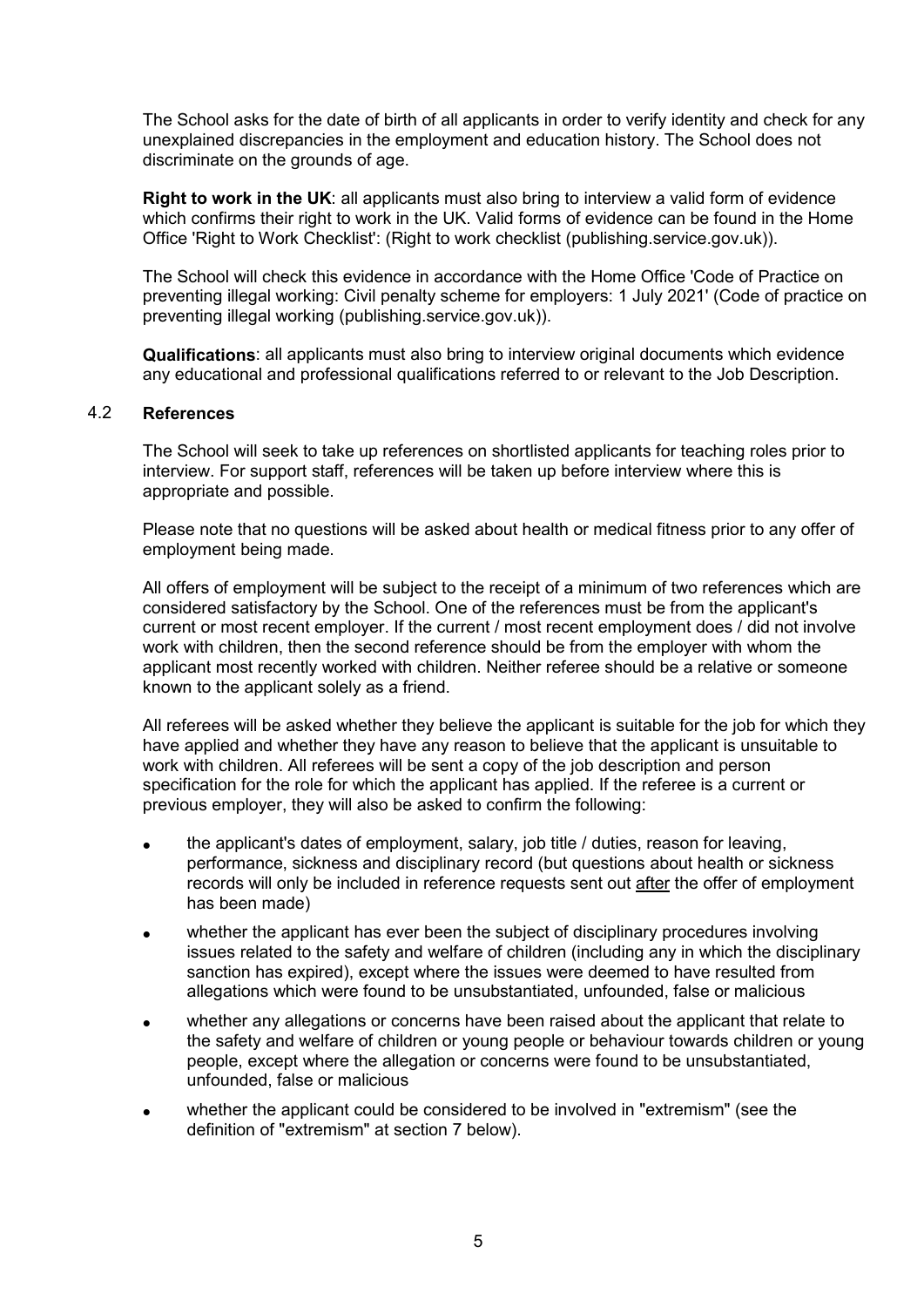The School will only accept references obtained directly from the referee and it will not rely on references or testimonials provided by the applicant or on open references or testimonials.

The School will compare all references with any information given on the application form. Any discrepancies or inconsistencies in the information will be taken up with the applicant and the relevant referee before any appointment is confirmed.

Where a reference is not received prior to interview it will be reviewed upon receipt. Any discrepancies identified between the reference and the application form and/or the interview assessment form will be considered by the School. The applicant may be asked to provide further information or clarification before an appointment can be confirmed.

If factual references are received i.e. those which contain limited information such as job title and dates of employment, this will not necessarily disadvantage an applicant although additional references may be sought before an appointment can be confirmed.

The School may at its discretion make telephone contact with any referee to verify the details of the written reference provided.

The School treats all references given or received as confidential which means that the applicant will not usually be provided with a copy.

All references received from a school must be countersigned by the Head (or in the case of support staff, and where more appropriate, the Bursar) of that school.

All internal candidates who apply for a new role at the School will have their application assessed in accordance with this procedure. References may be taken up on internal candidates as part of the application process and can be provided by colleagues as the School will be the most recent employer and will previously have taken up references from past employers.

# 4.3 **Criminal records checks**

Prior to 29 May 2013 an enhanced disclosure contained details of all convictions on record (including those which are defined as "spent" under the Rehabilitation of Offenders Act 1974) together with details of any cautions, reprimands or warnings held on the Police National Computer. It could also contain non-conviction information from local police records which a chief police officer considered relevant to the role applied for at the School.

#### 4.3.1. **DBS filtering rules**

With effect from 29 May 2013 the DBS commenced the filtering and removal of certain specified information relating to old and minor criminal offences from all criminal records disclosures. The filtering rules developed by the DBS and the Home Office designate certain spent convictions and cautions as "protected". "Protected" convictions and cautions are not included in a DBS certificate and job applicants are not required to disclose them during the recruitment process. It is unlawful for an employer to take into account a conviction or caution that should not have been disclosed. If a protected conviction or caution is inadvertently disclosed to the School during the recruitment process it must be disregarded when making a recruitment decision.

A conviction will always be disclosable if it was imposed for a "specified offence" committed at any age. A caution issued for a "specified offence" committed over the age of 18 will always be disclosable. However, a caution issued for a "specified offence" committed under the age of 18 is never disclosable. "Specified offences" are usually of a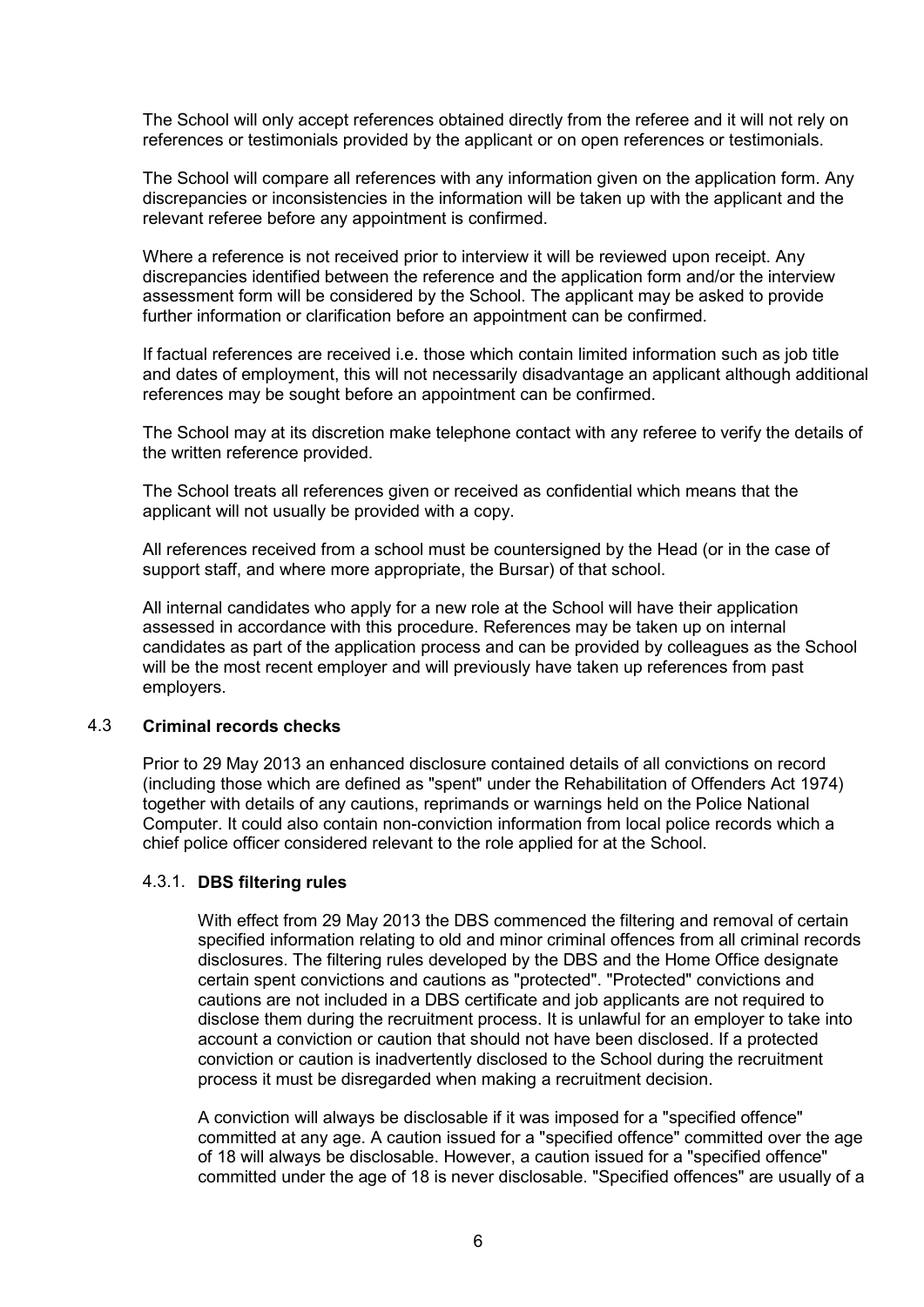serious violent or sexual nature, or are relevant for safeguarding children and vulnerable adults. The list of "specified offences" can be found at:

[https://www.gov.uk/government/publications/dbs-list-of-offences-that-will-never-be](https://www.gov.uk/government/publications/dbs-list-of-offences-that-will-never-be-filtered-from-a-criminal-record-check)[filtered-from-a-criminal-record-check](https://www.gov.uk/government/publications/dbs-list-of-offences-that-will-never-be-filtered-from-a-criminal-record-check)

The filtering rules have recently been updated and work as follows:

For those aged 18 or over at the time of an offence

A spent criminal conviction for an offence committed in the United Kingdom when a person was over the age of 18 will not be disclosed in a DBS certificate (and does not have to be disclosed by the job applicant) if:

- (a) eleven years have elapsed since the date of the conviction;
- (b) it did not result in a custodial sentence; and
- (c) it was not imposed for a "specified offence".

A spent caution for an offence committed when a person was over the age of 18 will not be disclosed in a DBS certificate (and does not have to be disclosed by a job applicant) if:

- (a) six years have elapsed since the date it was issued; and
- (b) it was not issued for a "specified offence".

For those aged under 18 at the time of an offence

A spent conviction for an offence committed when a person was under the age of 18 will not be disclosed in a DBS certificate (and does not have to be disclosed by a job applicant) if:

- (a) five and a half years have elapsed since the date of the conviction;
- (b) it did not result in a custodial sentence; and
- (c) it was not imposed for a "specified offence".

A caution issued for an offence committed when a person was under the age of 18 will never be disclosed in a DBS certificate (and does not have to be disclosed by a job applicant).

## 4.3.2. **Regulated activity**

The School applies for an enhanced disclosure from the DBS and a check of the Children's Barred List (now known as an Enhanced Check for Regulated Activity) in respect of all positions at the School which amount to "regulated activity" as defined in the Safeguarding Vulnerable Groups Act 2006 (as amended). The purpose of carrying out an Enhanced Check for Regulated Activity is to identify whether an applicant is barred from working with children by inclusion on the Children's Barred List and to obtain other relevant suitability information. Any position undertaken at, or on behalf of the School will amount to "regulated activity" if it is carried out:

- (a) frequently, meaning once a week or more; or
- (b) overnight, meaning between 2.00 am and 6.00 am; or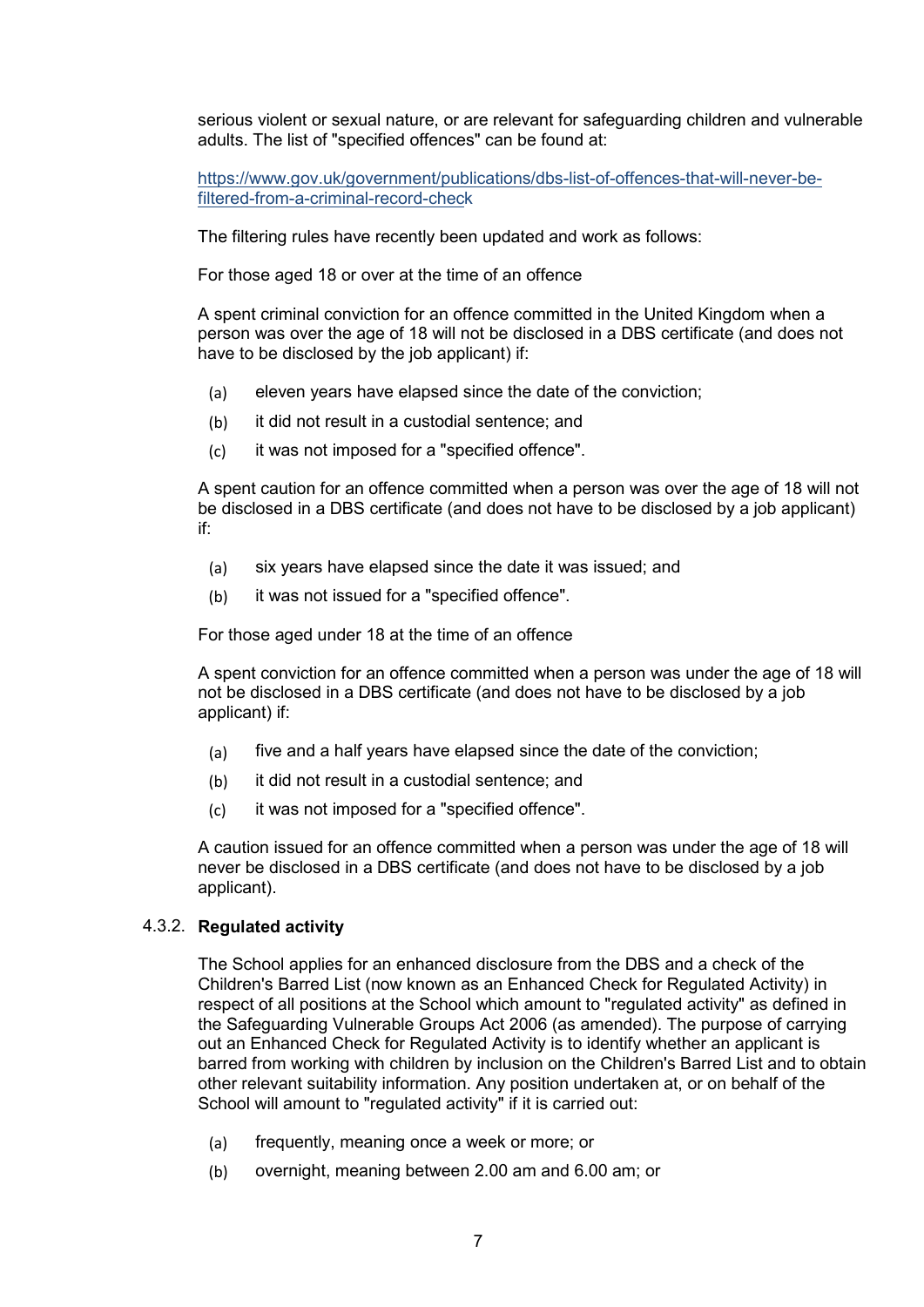(c) satisfies the "period condition", meaning four times or more in a 30 day period; and

(d) provides the opportunity for contact with children.

Roles which are carried out on an unpaid / voluntary basis will only amount to regulated activity if, in addition to the above, they are carried out on an unsupervised basis.

It is for the School to decide whether a role amounts to "regulated activity" taking into account all the relevant circumstances. However, nearly all posts at the School amount to regulated activity. Limited exceptions could include an administrative post undertaken on a temporary basis in the School Office outside of term time, a post which involves working entirely remotely, or voluntary posts which are supervised.

## **The DBS disclosure certificate**

The DBS issues the DBS disclosure certificate to the subject of the check only, rather than to the School. It is a condition of employment with the School that the **original** disclosure certificate is provided to the School within two weeks of it being received by the applicant. Original certificates should not be sent by post. A convenient time and date for bringing the certificate into the School should be arranged with the HR Department as soon as it has been received. Applicants who are unable to attend at the School to provide the certificate are required to send in a certified copy by post or email within two weeks of the original disclosure certificate being received. Certified copies must be sent to the HR Department. Where a certified copy is sent, the original disclosure certificate must still be provided prior to the first day of work or on the first working day.

Employment will remain conditional upon the original certificate being provided and it being considered satisfactory by the School.

## Starting work pending receipt of the DBS disclosure

If there is a delay in receiving a DBS disclosure the School has discretion to allow an individual to begin work pending receipt of the disclosure certificate. This will only be allowed if the DBS application has been made and all other checks, including a clear check of the Children's Barred List (where the position amounts to regulated activity), have been completed and once appropriate supervision has been put in place. Such discretion must be approved by the DSL in term time, or the Bursar outside term time.

#### Applicants with periods of overseas residence

DBS checks will still be requested for applicants with recent periods of overseas residence and those with little or no previous UK residence. The School will take into account the "DBS unusual addresses guide" in such circumstances.

For applicants who are living overseas, or who have lived overseas previously, obtaining a DBS certificate may be insufficient to establish their suitability to work at the School. In such cases the applicant will be required to provide additional information about their suitability from the country (or countries) in which they have lived. The School's policy is to request such information from each overseas country in which the applicant has lived for a period of three months or more in the previous 10 years.

When requesting such information the School has regard to relevant government guidance and will therefore always require the applicant to apply for a formal check from the country in question i.e. a criminal records check (or equivalent) or a certificate of good conduct.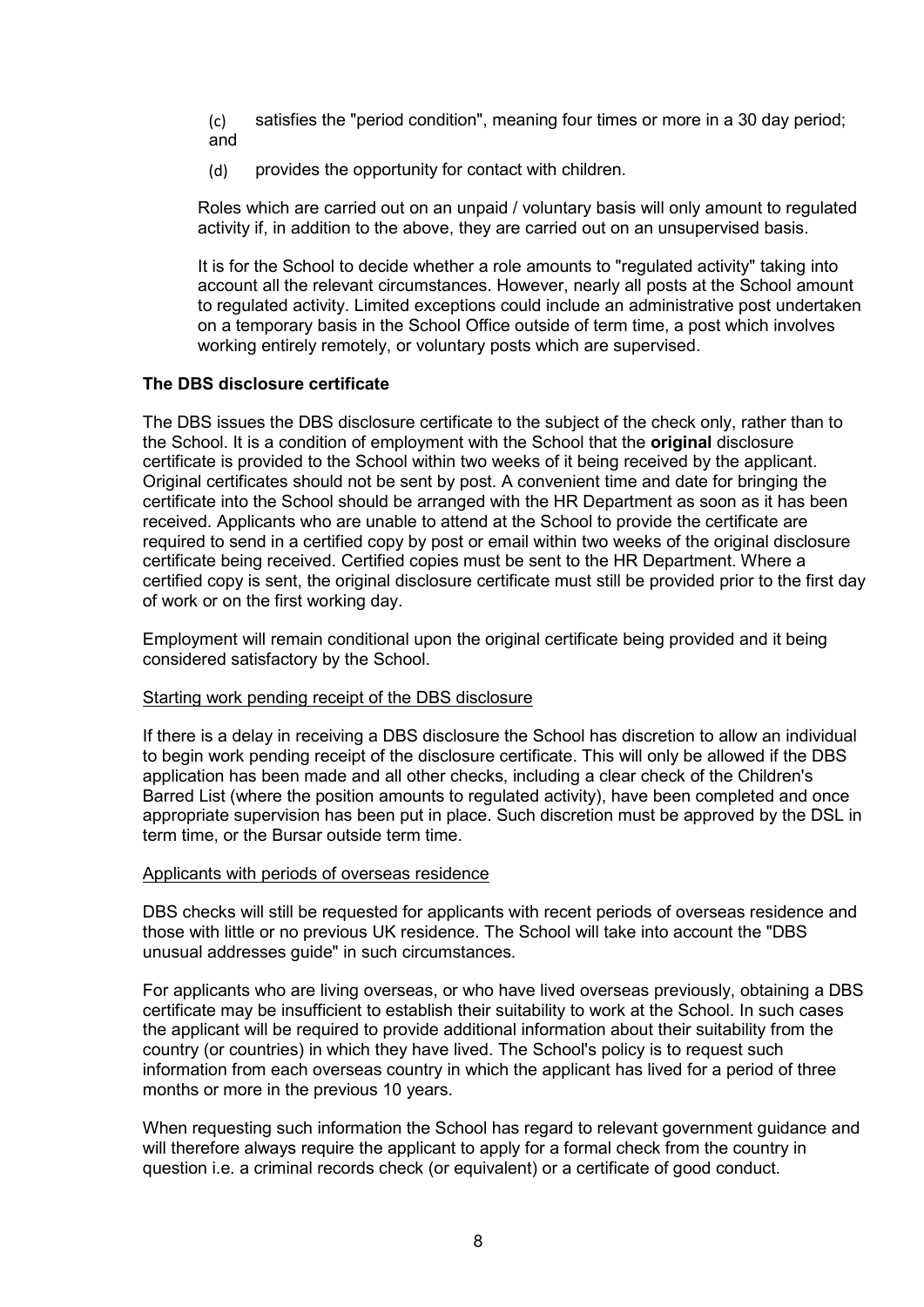The School recognises that formal checks are not available from some countries, that they can be significantly delayed or that a response may not be provided. In such circumstances the School will seek to obtain further information from the country in question, such as a reference from any employment undertaken in that country.

In addition, where an applicant for a teaching position has worked as a teacher outside of the UK, the School will ask the applicant to obtain from the professional regulating authority of the teaching profession in each country in which they have worked as a teacher, evidence which confirms that they have not imposed any sanctions or restrictions on the applicant and that they are not aware of any reason why the applicant may be unsuitable to work as a teacher. The School will also ask shortlisted applicants (and their referees) to disclose whether they have ever been referred to, or are the subject of a sanction issued by, the regulator of the teaching profession in the countries in which they have carried out teaching work.

Sanctions and restrictions issued by the regulating authority of another country will not prevent a person from working as a teacher at the School. However, the School will take all relevant information into account in determining whether an applicant is suitable to work at the School.

The School may allow an applicant to commence work pending receipt of a formal check from a particular country if it has received a reference and/or letter of professional standing from that country and considers the applicant suitable to start work. Decisions on suitability will be based on all of the information that has been obtained during the recruitment process. Unless expressly waived by the School, continued employment will remain conditional upon the School being provided with the outcome of the formal check and it being considered satisfactory.

If no information is available from a particular country the School may allow an applicant to commence work if they are considered suitable based on all of the information that has been obtained during the recruitment process.

The School will take proportionate risk based decisions on a person's suitability in these circumstances. All suitability risk assessments must be documented and retained on file.

If the formal check is delayed and the School is not satisfied about the applicant's suitability in the absence of that information, the applicant's proposed start date may be delayed until the formal check is received.

## **Prohibition from teaching check**

The School is required to check whether staff who carry out "teaching work" are prohibited from doing so. The School uses the Teaching Regulation Agency Teacher Services system to check whether successful applicants are the subject of a prohibition, or interim prohibition order issued by a professional conduct panel on behalf of the Teaching Regulation Agency.

In addition the School asks all shortlisted applicants to declare whether they have ever been referred to, or are the subject of a sanction, restriction or prohibition issued by, the Teaching Regulation Agency or other equivalent body in the UK.

Where an applicant is not currently prohibited from teaching but has been the subject of a referral to, or hearing before, the Teaching Regulation Agency (or other equivalent body), whether or not that resulted in the imposition of a sanction, or where a sanction has lapsed or been lifted, the School will consider whether the facts of the case render the applicant unsuitable to work at the School.

The School applies the definition of "teaching work" set out in the Teachers' Disciplinary (England) Regulations 2012, which state that the following activities amount to "teaching work":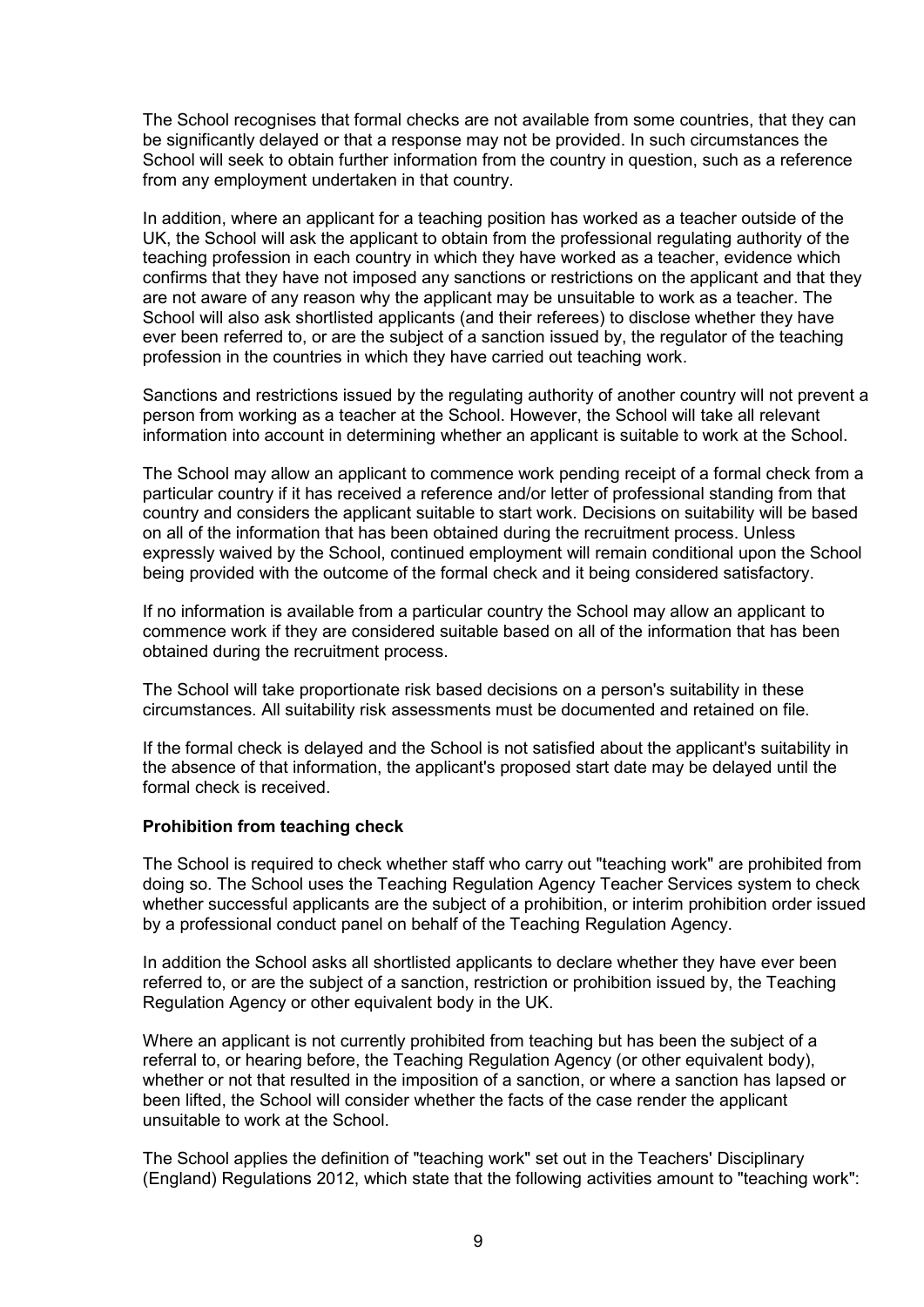- planning and preparing lessons and courses for pupils
- delivering lessons to pupils
- assessing the development, progress and attainment of pupils
- reporting on the development, progress and attainment of pupils

The above activities do not amount to "teaching work" if they are supervised by a qualified teacher or other person nominated by the Master. If in any doubt or if the applicant has taught previously, or may teach in future, the check will be undertaken, including for sports coaches.

## 4.4 **Prohibition from management check**

The School is required to check whether any applicant for a management position is subject to a direction under section 128 of the Education and Skills Act 2008 which prohibits, disqualifies or restricts them from being involved in the management of an independent school (a **section 128 direction**).

The School will carry out checks for section 128 directions when appointing applicants into management positions from both outside the School and by internal promotion.

This check applies to appointments to the following positions made on or after 12 August 2015:

- the Master
- teaching posts on the senior leadership team
- teaching posts which carry a departmental head role
- support staff posts on the senior leadership team

The School will assess on a case by case basis whether the check should be carried out when appointments are made to teaching and support staff roles which carry additional responsibilities.

All individuals who are appointed to the governing body will be subject to a section 128 direction check.

The relevant information is contained in the enhanced DBS disclosure certificate (which the School obtains for all posts at the School that amount to regulated activity). It can also be obtained through the Teaching Regulation Agency Teacher Services system. The School will use either, or both, methods to obtain this information.

In addition the School asks all shortlisted applicants to declare whether they have ever been the subject of a referral to the Department for Education, or are subject to a section 128 direction or any other sanction which prohibits, disqualifies or restricts them from being involved in the management of an independent school.

Where an applicant is not currently prohibited from management but has been the subject of a referral to, or hearing before, the Department for Education or other appropriate body, whether or not that resulted in the imposition of a section 128 direction or other sanction, or where a section 128 direction or other sanction has lapsed or been lifted, the School will consider whether the facts of the case render the applicant unsuitable to work at the School.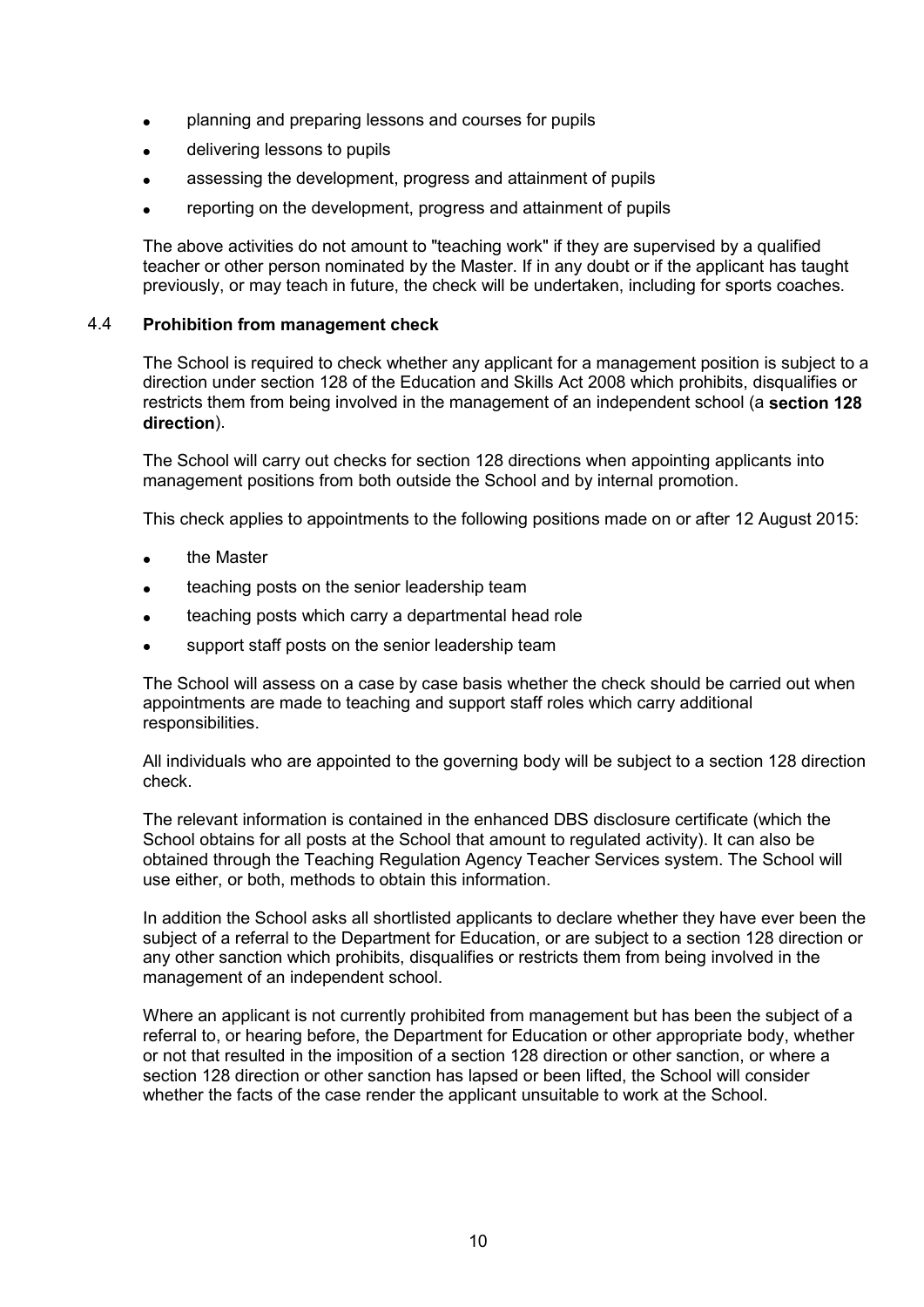# 4.5 **Disqualification from acting as a charity trustee or senior manager**

## **Background**

Under the Charities Act 2011 it is a criminal offence for a person to act as a trustee or senior manager of a charity when disqualified from doing so. The Charities Act 2011 sets out the grounds on which a person can be disqualified from acting as a trustee or senior manager. These include various spent and unspent criminal offences and other sanctions.

#### Who is covered

A person is considered to be a charity trustee if they are one of the people who have general control and management of the administration of the charity. In an independent school the trustees will typically be the governors of the school.

Senior managers include those employees who report directly to the charity trustees or have responsibility for the overall management and control of the charity's finances. At the School the disqualification rules will be applicable to all governors, the Master, and Bursar.

There is no single list or register that covers all of the disqualification criteria and the School therefore adopts a pragmatic approach to checking whether a person is disqualified. This is achieved by the use of a self-declaration form and the checking of relevant publicly accessible registers.

## Self-declaration

All those who are covered by the disqualification rules are required to complete a self declaration form to confirm whether, to the best of their knowledge, they are subject to any of the disqualification criteria.

A failure to disclose relevant information, or the provision of false information, which subsequently comes to the School's attention may result in the termination of an appointment as a governor or senior manager or the withdrawal of an offer of employment and may also amount to a criminal offence.

All those who are required to complete a self declaration form are also under an ongoing duty to inform the School if there is a change in their circumstances that results or may result in them becoming disqualified from acting as a governor or senior manager.

#### Checks by the School

To ensure that it has accurate and up to date information the School will also check the following registers in respect of each governor and senior manager who is already in post or is appointed in future:

- the Bankruptcy and Insolvency Register;
- the register of disqualified directors maintained by Companies House; and
- and the register of persons who have been removed as a charity trustee.

#### Waiver

A person who discloses that one or more of the disqualification criteria is applicable to them may apply to the Charity Commission for a waiver of the disqualification.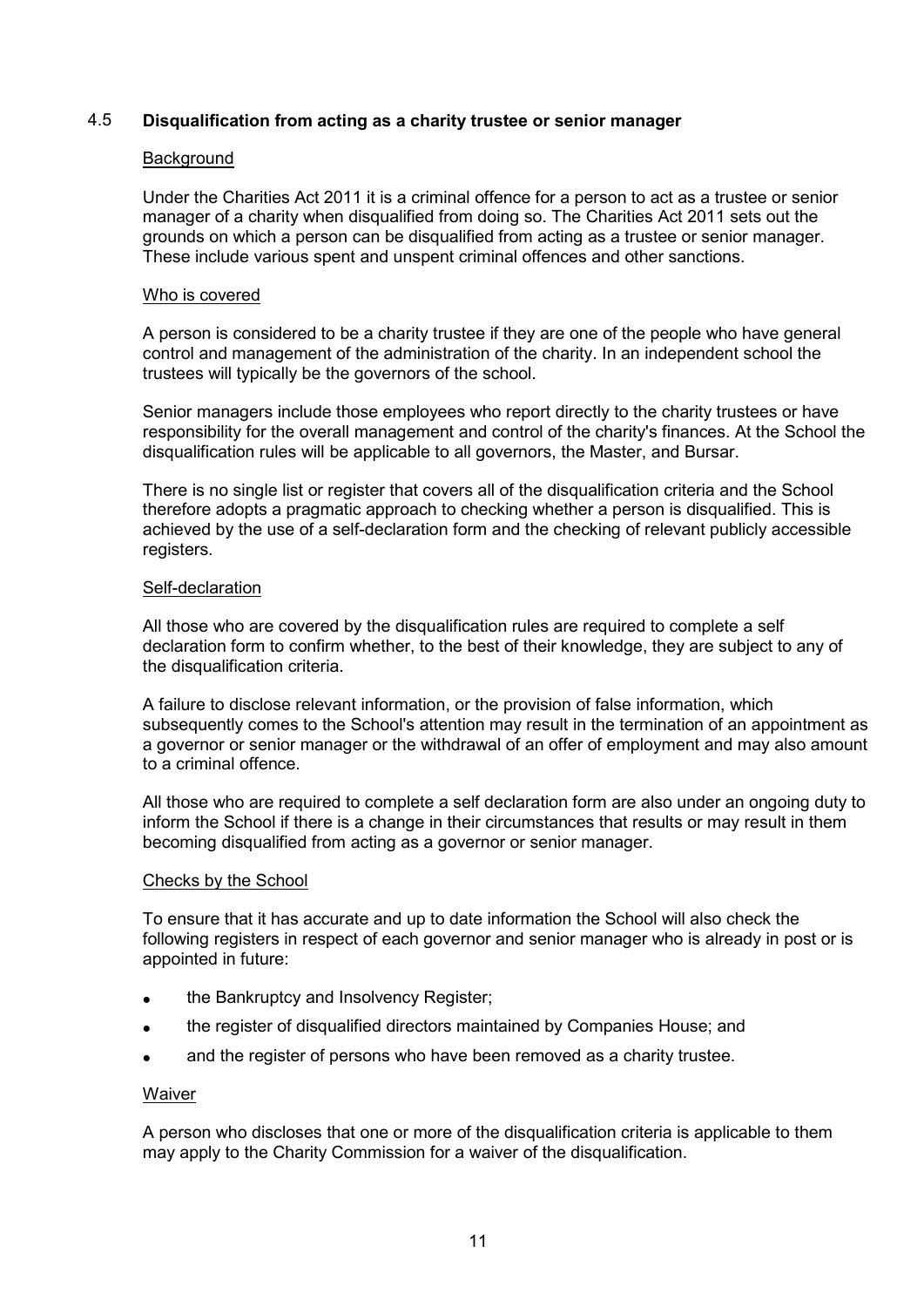The School may at its absolute discretion withdraw an offer of employment for a senior manager or cease or terminate an appointment to the governing body if a waiver application becomes necessary or is rejected by the Charity Commission. The School is under no obligation to await the outcome of a Charity Commission waiver application before taking such action.

## 4.6 **Medical fitness**

The School is legally required to verify the medical fitness of anyone to be appointed to a post at the School, after an offer of employment has been made but before the appointment can be confirmed.

Successful applicants will be required to sign a declaration of medical fitness confirming that there are no reasons, on grounds of mental or physical health, why they should not be able to discharge the responsibilities required by the role. If an applicant prefers to discuss this with the School instead, or to attend an occupational health assessment to consider their fitness for the role, they should contact the HR Department so that appropriate arrangements can be made.

The School is aware of its duties under the Equality Act 2010. No job offer will be withdrawn without first consulting with the applicant, obtaining medical evidence, considering reasonable adjustments and suitable alternative employment.

## **5. Contractors and agency staff**

- 5.1 The School must satisfy itself that the same checks have been carried out for contractors (and their employees) undertaking regulated activity at the School as it carries out for its own employees. The School requires written confirmation from the contractor that the contractor has completed these checks on all of those individuals whom it intends will work at the School before any such individual can commence work at the School.
- 5.2 Agencies who supply staff to the School must also complete the pre-employment checks which the School would otherwise complete for its staff. Again, the School requires confirmation that these checks have been completed before an individual can commence work at the School.
- 5.3 The School will independently verify the identity of individuals supplied by contractors or an agency in accordance with section 4.1 above and requires the provision of the DBS disclosure certificate before those individuals can commence work at the School.

## **6. Volunteers**

- 6.1 The School will request an enhanced DBS disclosure and Children's Barred List information on all volunteers undertaking regulated activity with pupils at or on behalf of the School (the definition of regulated activity set out in section 4.3.2 above will be applied to all volunteers).
- 6.2 The School will request an enhanced DBS disclosure without Children's Barred List information on all volunteers who do not undertake regulated activity. This is likely to be because their volunteering duties are subject to regular, day to day supervision by a fully checked member of staff or by a volunteer who the School has deemed appropriate to supervise and ensure the safety of those pupils in their care.
- 6.3 Under no circumstances will the School permit an unchecked volunteer to have unsupervised contact with pupils.
- 6.4 It is the School's policy that a new DBS certificate is required for volunteers who will engage in regulated activity but who have not been involved in any activities with the School for three consecutive months or more. Those volunteers who are likely to be involved in activities with the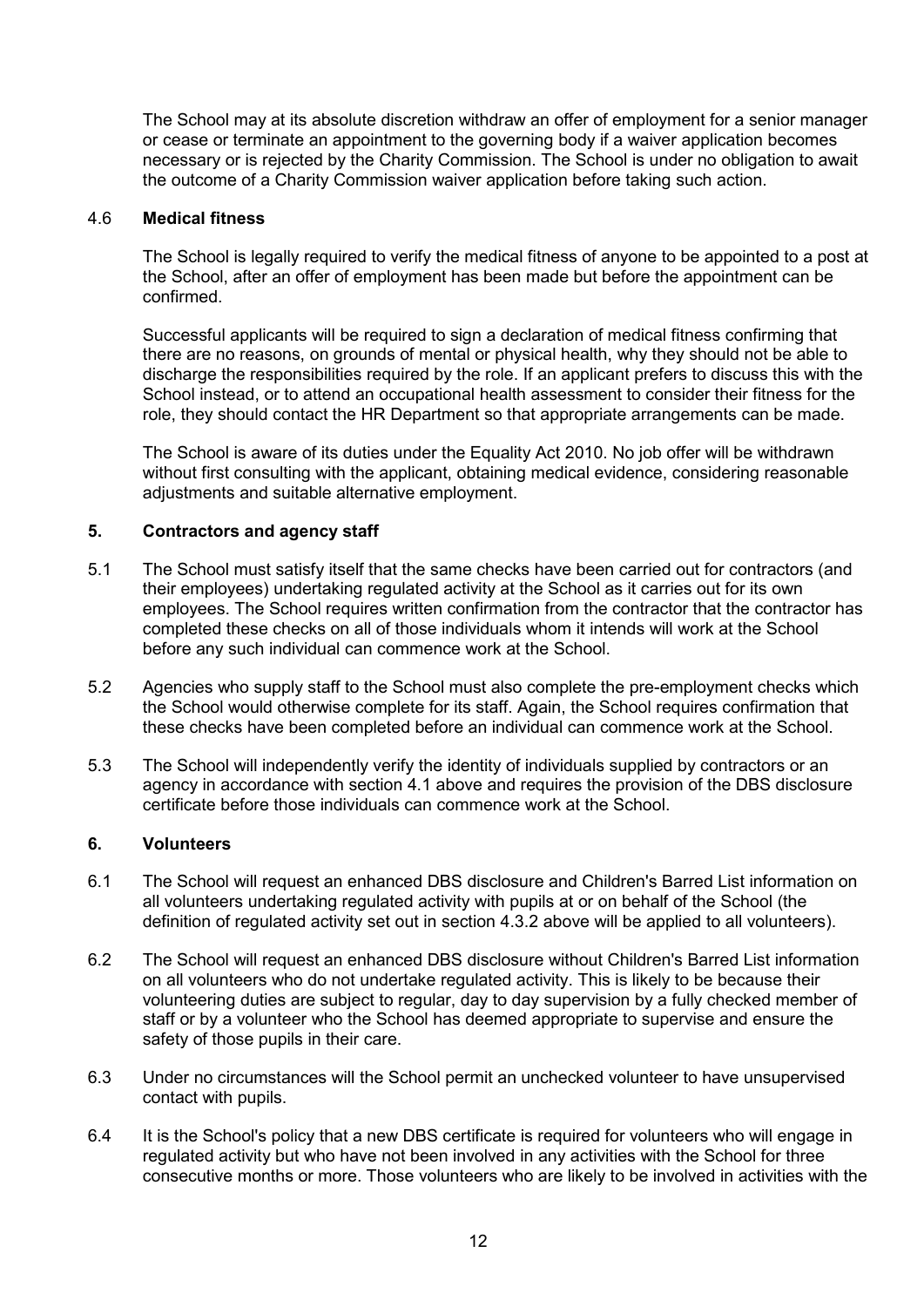School on a regular basis may be required to sign up to the DBS update service as this permits the School to obtain up to date criminal records information without delay prior to each new activity in which a volunteer participates.

- 6.5 In addition the School will seek to obtain such further suitability information about a volunteer as it considers appropriate in the circumstances. This may include (but is not limited to the following):
	- formal or informal information provided by staff, parents and other volunteers
	- character references from the volunteer's place of work or any other relevant source; and
	- an informal safer recruitment interview.

# **7. Visiting speakers and the Prevent Duty**

- 7.1 The Prevent Duty Guidance requires the School to have clear protocols for ensuring that any visiting speakers, whether invited by staff or by pupils, are suitable and appropriately supervised.
- 7.2 The School is not permitted to obtain a DBS disclosure or Children's Barred List information on any visiting speaker who does not engage in regulated activity at the School or perform any other regular duties for or on behalf of the School.
- 7.3 All visiting speakers will be subject to the School's Security and Access to School Premises Policy. This will include signing in and out at Reception, the wearing of a visitor's badge at all times and being escorted by a fully vetted member of staff between appointments.
- 7.4 The School will also obtain such formal or informal background information about a visiting speaker as is reasonable in the circumstances to decide whether to invite and / or permit a speaker to attend the School. In doing so the School will always have regard to the Prevent Duty Guidance and the definition of "extremism" set out in KCSIE which states:

""Extremism" is vocal or active opposition to fundamental British values, including democracy, the rule of law, individual liberty and mutual respect and tolerance of different faiths and beliefs. We also include in our definition of extremism calls for the death of members of our armed forces, whether in this country or overseas. Terrorist groups very often draw on extremist ideas developed by extremist organisations."

7.5 In fulfilling its Prevent Duty obligations the School does not discriminate on the grounds of race, colour, nationality, ethnic or national origin, religion or religious belief, sex or sexual orientation, marital or civil partner status, gender reassignment, disability or age.

## **8. Policy on recruitment of ex-offenders**

# 8.1 **Background**

The School will not unfairly discriminate against any applicant for employment on the basis of conviction or other details disclosed. The School makes appointment decisions on the basis of merit and ability. If an applicant has a criminal record this will not automatically bar them from employment with the School. Each case will be decided on its merits in accordance with the objective assessment criteria set out in paragraph 8.2 below.

All positions within the School are exempt from the provisions of the Rehabilitation of Offenders Act 1974. All applicants must therefore declare all previous convictions and cautions, including those which would normally be considered "spent" except those received for an offence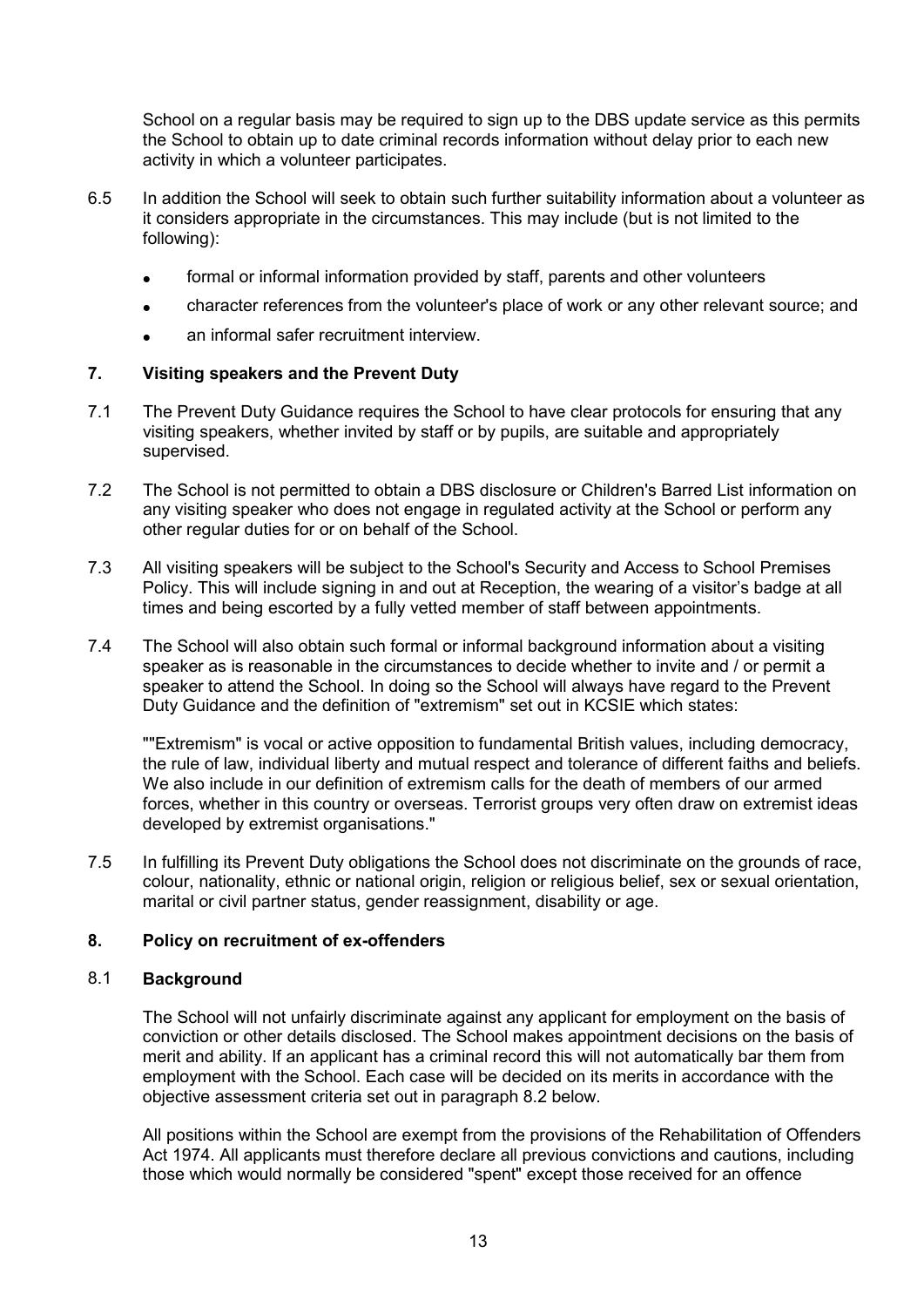committed in the United Kingdom if it has been filtered in accordance with the DBS filtering rules (see section 4.3.1 above).

A failure to disclose a previous conviction (which should be declared) may lead to an application being rejected or, if the failure to disclose is discovered after employment has started, may lead to summary dismissal on the grounds of gross misconduct. A failure to disclose a previous conviction may also amount to a criminal offence.

It is unlawful for the School to employ anyone who is barred from working with children. It is a criminal offence for any person who is barred from working with children to apply for a position at the School. The School will make a report to the police and / or the DBS if:

- it receives an application from a barred person
- it is provided with false information in, or in support of an applicant's application; or
- it has serious concerns about an applicant's suitability to work with children.

# 8.2 **Assessment criteria**

In the event that relevant information (whether in relation to previous convictions or otherwise) is volunteered by an applicant during the recruitment process or obtained through a disclosure check, the School will consider the following factors before reaching a recruitment decision:

- whether the conviction or other matter revealed is relevant to the position in question
- the seriousness of any offence or other matter revealed
- the length of time since the offence or other matter occurred
- whether the applicant has a pattern of offending behaviour or other relevant matters
- whether the applicant's circumstances have changed since the offending behaviour or other relevant matters; and
- the circumstances surrounding the offence and the explanation(s) offered by the applicant

If the post involves regular contact with children, it is the School's normal policy to consider it a high risk to employ anyone who has been convicted at any time of any the following offences:

- murder, manslaughter, rape, other serious sexual offences, grievous bodily harm or other serious acts of violence; or
- serious class A drug related offences, robbery, burglary, theft, deception or fraud

If the post involves access to money or budget responsibility, it is the School's normal policy to consider it a high risk to employ anyone who has been convicted at any time of robbery, burglary, theft, deception or fraud.

If the post involves some driving responsibilities, it is the School's normal policy to consider it a high risk to employ anyone who has been convicted of drink driving within the last ten years.

#### 8.3 **Assessment procedure**

In the event that relevant information (whether in relation to previous convictions or otherwise) is volunteered by an applicant during the recruitment process or obtained through a disclosure check, the School will carry out a risk assessment by reference to the criteria set out above. The assessment form must be signed by the Master (in the case of teaching staff) and the Bursar (in the case of support staff) before a position is offered or confirmed.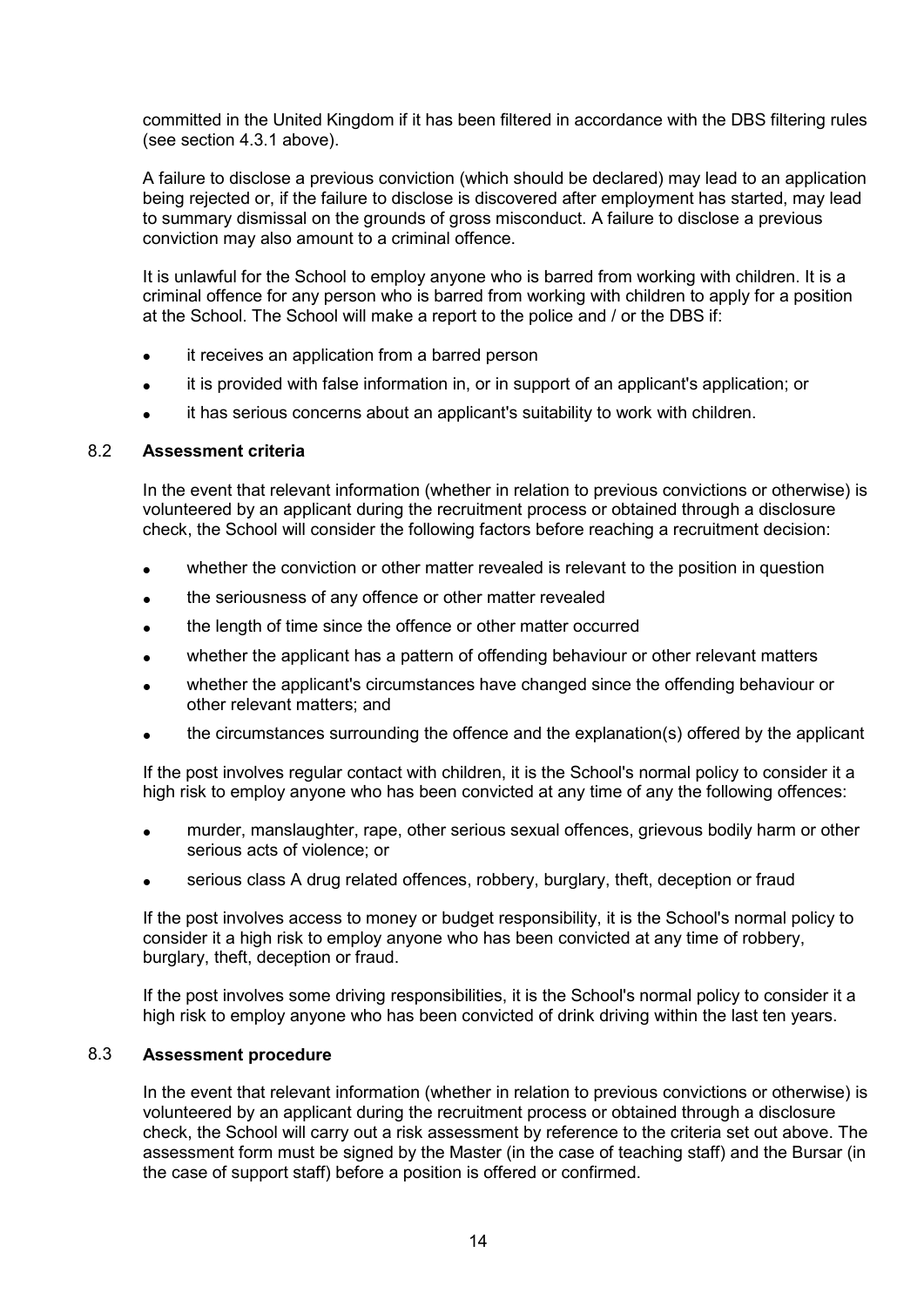If an applicant wishes to dispute any information contained in a disclosure, they may do so by contacting the DBS. In cases where the applicant would otherwise be offered a position were it not for the disputed information, the School may, where practicable and at its discretion, defer a final decision about the appointment until the applicant has had a reasonable opportunity to challenge the disclosure information.

# 8.4 **Retention and security of disclosure information**

The School's policy is to observe the guidance issued or supported by the DBS on the use of disclosure information.

## **9. Referrals to the DBS and Teaching Regulation Agency**

- 9.1 This policy is primarily concerned with the promotion and practice of safer recruitment. However, applicants should also be aware that the School has legal responsibilities to fulfil when employment comes to an end. In particular, the School has a legal duty to make a referral to the DBS where:
	- an individual has applied for a position at the School despite being barred from working with children; and / or
	- an individual has been removed by the School from working in regulated activity (whether paid or unpaid), or has resigned prior to being removed, because they have harmed, or pose a risk of harm to, a child.
- 9.2 The DBS will consider whether to impose sanctions on that individual which may restrict or prevent them from working with children in future.
- 9.3 In addition, if a teacher is dismissed because they are found to have committed serious misconduct, or they have breached the Teachers' Standards, or they resign prior to dismissal on such grounds, the School will make a referral to the Teaching Regulation Agency.
- 9.4 The Teaching Regulation Agency will consider whether to impose a prohibition from teaching order.

#### **10. Queries**

10.1 If an applicant has any queries on how to apply for a post at the School they should contact the HR Department.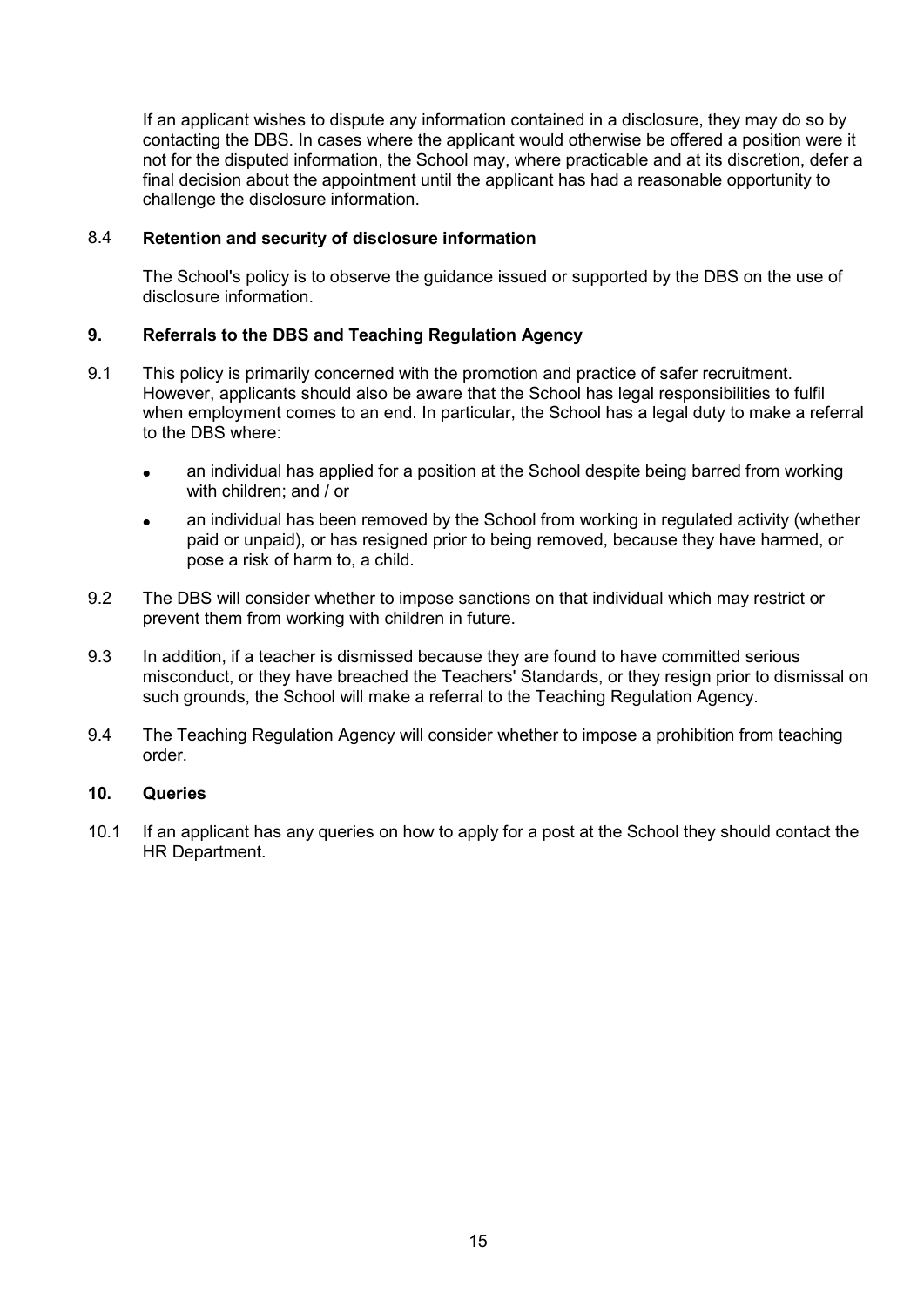# **Appendix 1: List of valid identity documents**

# **Group 1: primary identity documents**

- current valid passport
- biometric residence permit (UK)
- current driving licence photocard full or provisional (UK / Isle of Man and Channel Islands)
- birth certificate issued within 12 months of birth (UK, Isle of Man and Channel Islands - including those issued by UK authorities overseas, such as Embassies, High Commissions and HM Forces)
- adoption certificate (UK and Channel Islands)

# **Group 2a: trusted government documents**

- current driving licence: photocard full or provisional (all countries outside the UK excluding Isle of Man and Channel Islands)
- current driving licence: paper version if issued before 1998 full or provisional (UK / Isle of Man and Channel Islands)
- birth certificate issued after time of birth (UK, Isle of Man and Channel Islands)
- marriage / civil partnership certificate (UK and Channel Islands)
- immigration document, visa or work permit (issued by a country outside the UK. Valid only for roles whereby the applicant is living and working outside of the UK. Visa / permit must relate to the non-UK country in which the role is based)
- HM Forces ID card (UK)
- firearms licence (UK, Channel Islands and Isle of Man)

All driving licences must be valid.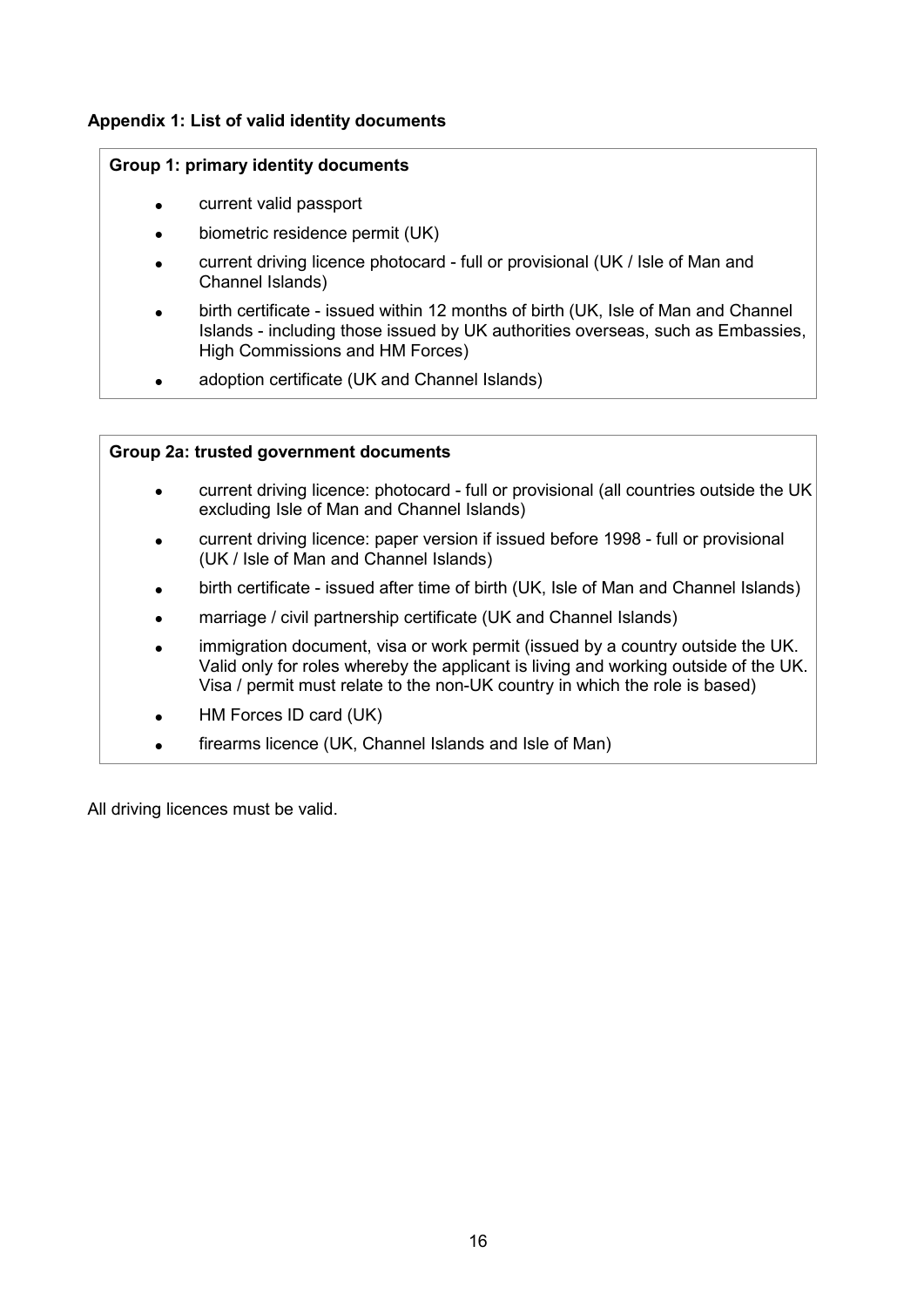# **Group 2b: Financial and social history documents**

- mortgage statement (UK)\*\*
- bank / building society statement (UK and Channel Islands)\*
- bank / building society statement (countries outside the UK)\*
- bank / building society account opening confirmation letter (UK)\*
- credit card statement (UK)\*
- financial statement e.g. pension or endowment (UK)\*\*
- P45 / P60 statement (UK and Channel Islands)\*\*
- council tax statement (UK and Channel Islands)\*\*
- letter of sponsorship from future employment provider (non UK only; valid only for applicants residing outside the UK at the time of application; must be valid at time of application)
- utility bill (UK; not mobile telephone bill)\*
- benefit statement e.g. child benefit, pension (UK)\*
- a document from central or local government/ government agency / local council giving an entitlement - e.g. from the Department for Work and Pensions, the Employment Service , HM Revenue & Customs (UK and Channel Islands)\*
- EEA national ID card (must be valid at time of application)
- Irish passport card (cannot be used with an Irish passport; must be valid at time of application)
- cards carrying the PASS accreditation logo (UK, Isle of Man and Channel Islands; must be valid at time of application)
- letter from Head or College Principal (UK; for 16-19 year olds in full-time education. This is only used in exceptional circumstances if other documents cannot be provided; must be valid at time of application).

## **Note**

If a document in the list of valid identity documents is:

- denoted with \* it should be less than three months old
- denoted with \*\* it should be less than 12 months old